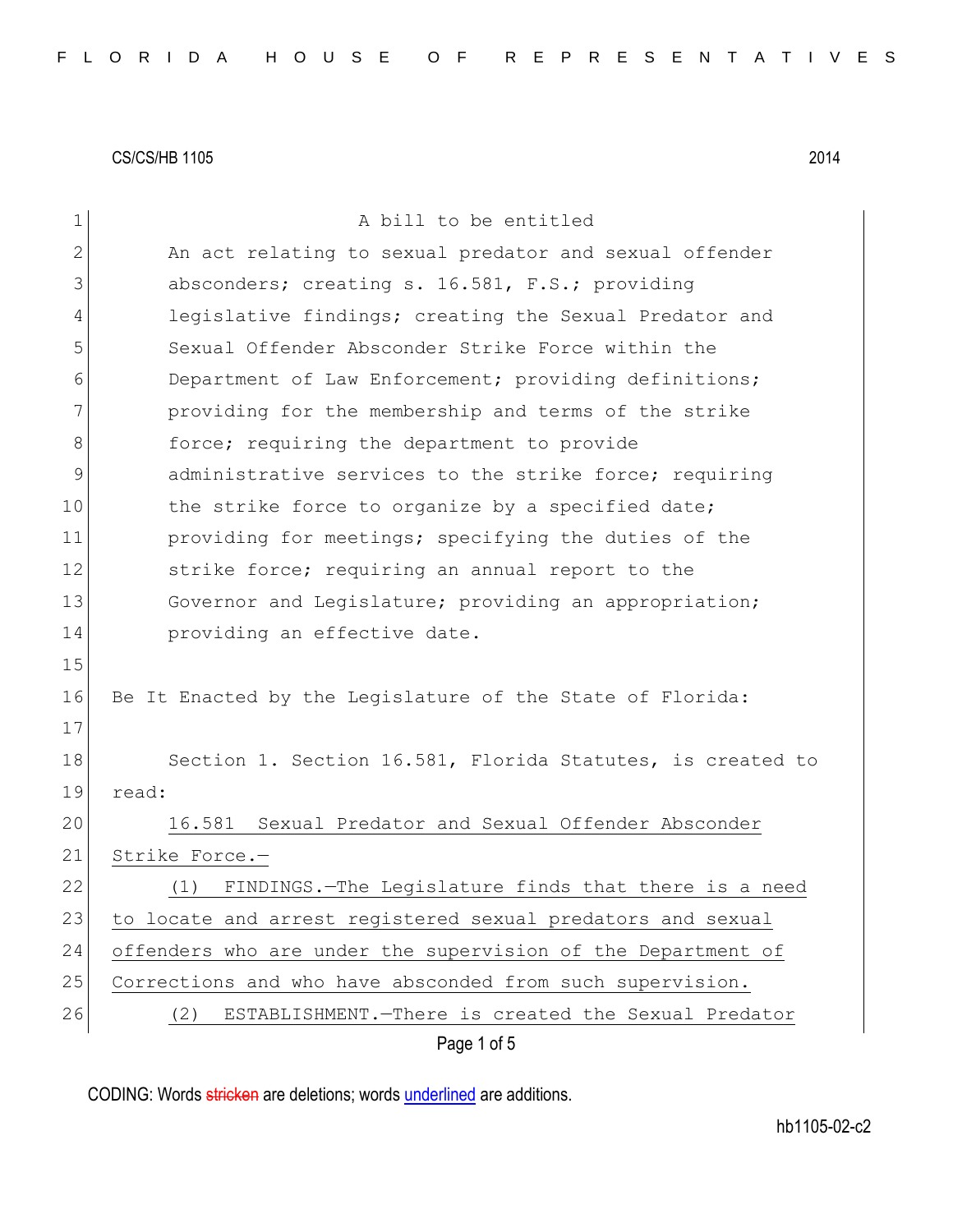| 27 | and Sexual Offender Absconder Strike Force within the Department |
|----|------------------------------------------------------------------|
| 28 | of Law Enforcement. The purpose of the strike force is to        |
| 29 | develop and prioritize coordinated strategies for the            |
| 30 | apprehension of registered sexual predators and sexual offenders |
| 31 | who are under the supervision of the Department of Corrections   |
| 32 | and who have absconded from such supervision.                    |
| 33 | DEFINITIONS. - As used in this section, the term:<br>(3)         |
| 34 | (a) "Sexual offender" means a person required to register        |
| 35 | as a sexual offender under s. 943.0435 or s. 944.607.            |
| 36 | "Sexual predator" means a person required to register<br>(b)     |
| 37 | as a sexual predator under s. 775.21.                            |
| 38 | (4) MEMBERSHIP. The strike force shall consist of the            |
| 39 | following 10 members or their designees:                         |
| 40 | The executive director of the Department of Law<br>(a)           |
| 41 | Enforcement, who shall serve as chair.                           |
| 42 | The Secretary of Corrections, who shall serve as vice<br>(b)     |
| 43 | chair.                                                           |
| 44 | The Secretary of Juvenile Justice.<br>(C)                        |
| 45 | The chair of the Parole Commission.<br>(d)                       |
| 46 | The executive director of the Department of Highway<br>(e)       |
| 47 | Safety and Motor Vehicles.                                       |
| 48 | (f) Five members appointed by the executive director of          |
| 49 | the Department of Law Enforcement, consisting of two sheriffs,   |
| 50 | two chiefs of police, and one state attorney. In making these    |
| 51 | appointments, the executive director of the Department of Law    |
| 52 | Enforcement shall consider representation by geography,          |
|    | Page 2 of 5                                                      |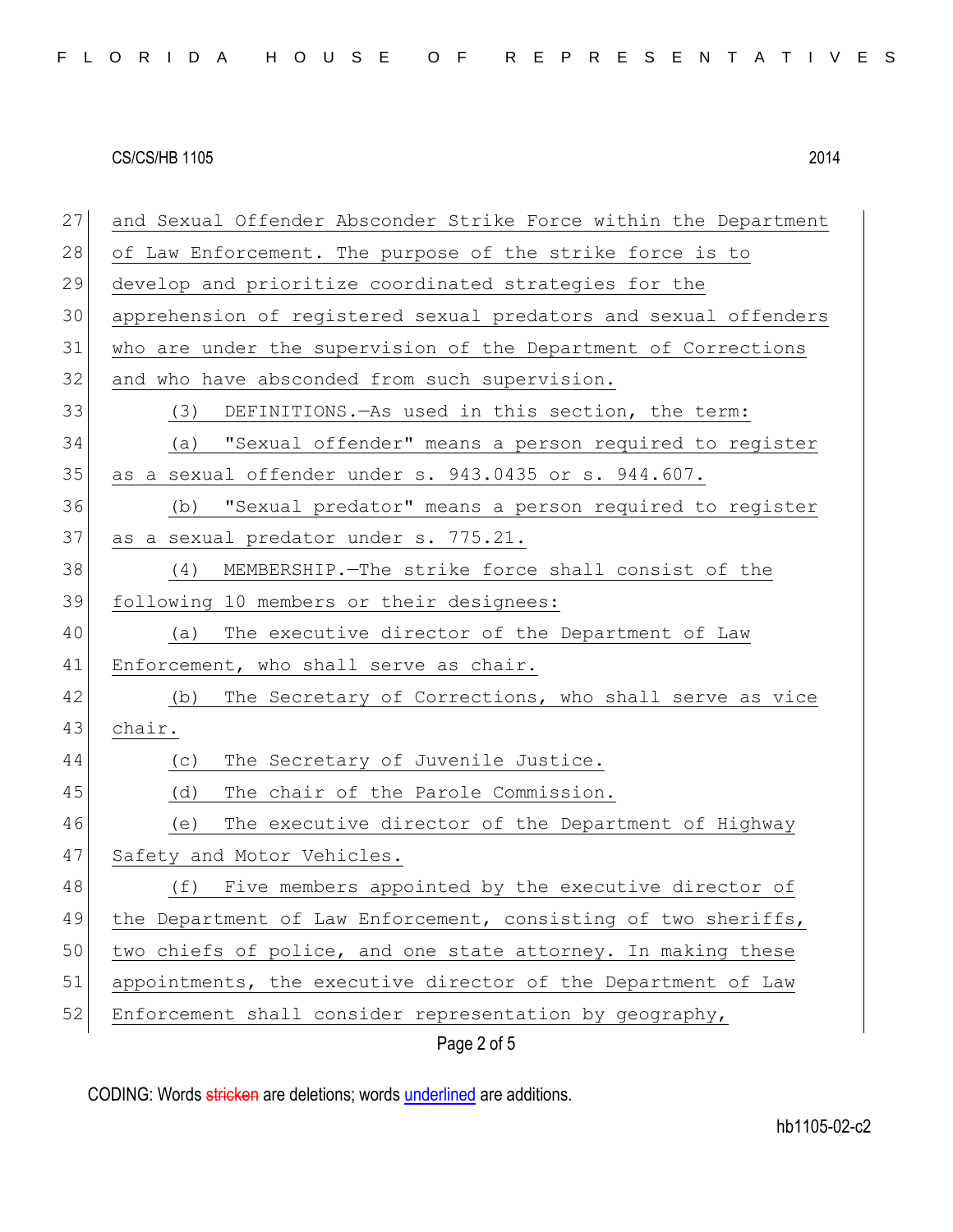| 53 | population, ethnicity, and other relevant factors in order to    |
|----|------------------------------------------------------------------|
| 54 | ensure that the membership of the strike force is representative |
| 55 | of the state as a whole.                                         |
| 56 | (5)<br>TERMS OF MEMBERSHIP; COMPENSATION; ADMINISTRATIVE         |
| 57 | SERVICES.-                                                       |
| 58 | (a) The five members appointed by the executive director         |
| 59 | of the Department of Law Enforcement shall be appointed to 4-    |
| 60 | year terms; however, for the purpose of providing staggered      |
| 61 | terms of the initial appointments, two members shall be          |
| 62 | appointed to a 2-year term, two members shall be appointed to a  |
| 63 | 3-year term, and one member shall be appointed to a 4-year term. |
| 64 | Each of the remaining members is a standing member of the strike |
| 65 | force and may not serve beyond the time he or she holds the      |
| 66 | position that was the basis for the membership. A vacancy shall  |
| 67 | be filled in the same manner as the original appointment but     |
| 68 | only for the remainder of the term.                              |
| 69 | The Legislature finds that the strike force serves a<br>(b)      |
| 70 | legitimate state, county, and municipal purpose and that service |
| 71 | on the strike force is consistent with a member's principal      |
| 72 | service in public office or employment. Therefore, membership on |
| 73 | the strike force does not disqualify a member from holding any   |
| 74 | other public office or from being employed by a public entity,   |
| 75 | except that a member of the Legislature may not serve on the     |
| 76 | strike force.                                                    |
| 77 | Members of the strike force shall serve without<br>(C)           |
| 78 | compensation but are entitled to reimbursement for per diem and  |
|    | Page 3 of 5                                                      |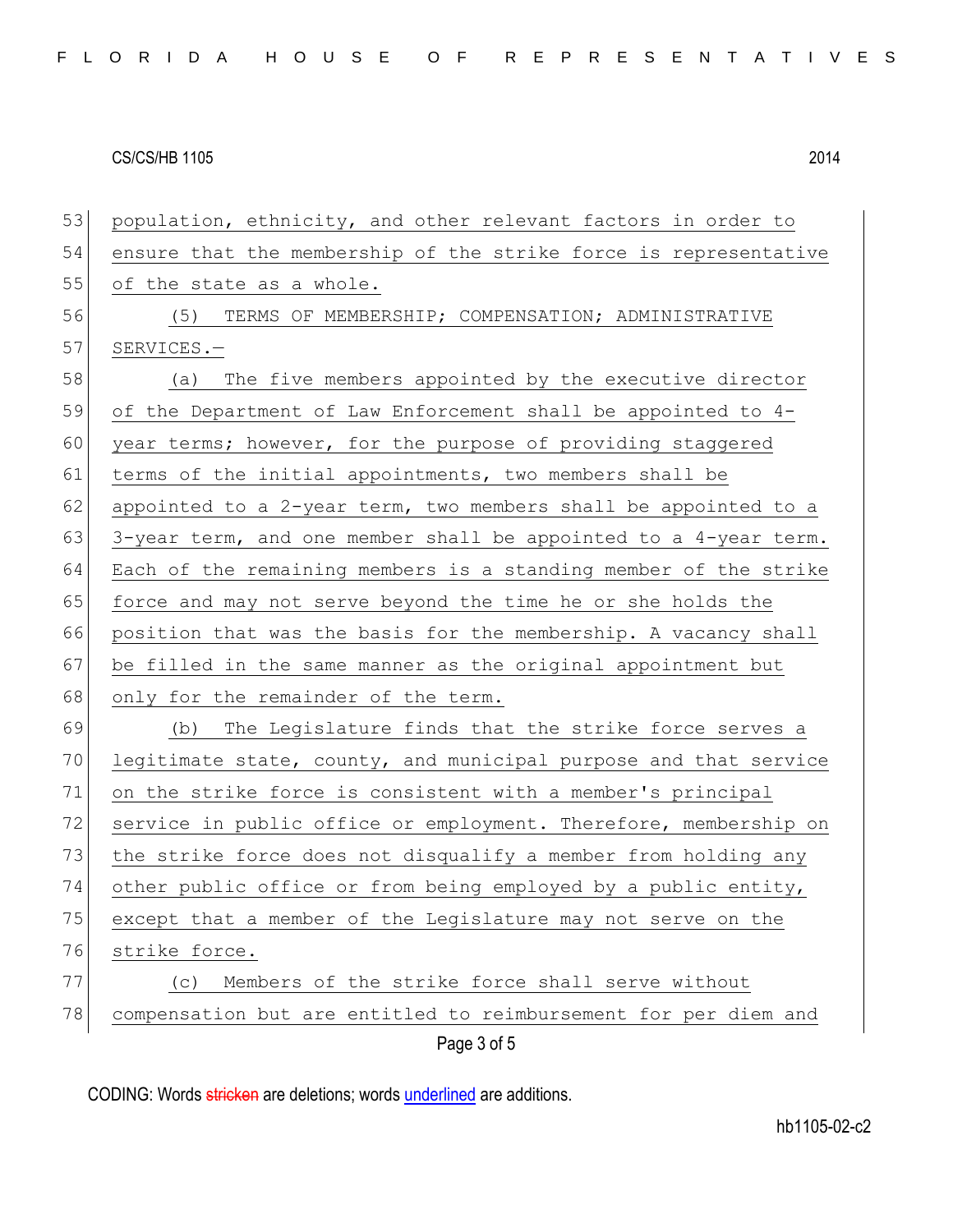| 79  | travel expenses in accordance with s. 112.061.                   |
|-----|------------------------------------------------------------------|
| 80  | The Department of Law Enforcement shall provide<br>(d)           |
| 81  | administrative and support services for the strike force.        |
| 82  | MEETINGS.-The strike force shall organize by December<br>(6)     |
| 83  | 31, 2014. Thereafter, the strike force shall meet at least four  |
| 84  | times per year. Additional meetings may be held if the chair     |
| 85  | determines that extraordinary circumstances require an           |
| 86  | additional meeting. Members may appear at meetings by electronic |
| 87  | means. A majority of the members of the strike force constitutes |
| 88  | a quorum.                                                        |
| 89  | DUTIES.-The strike force shall coordinate with the<br>(7)        |
| 90  | Department of Corrections and local law enforcement agencies to: |
| 91  | (a) 1. Develop and review a statewide list of known sexual       |
| 92  | predator and sexual offender absconders.                         |
| 93  | 2. Prioritize those absconders who pose the greatest risk        |
| 94  | to public safety by evaluating their criminal history, most      |
| 95  | recent dates of offense, length of time as absconders, and other |
| 96  | factors.                                                         |
| 97  | Disseminate the list produced under this paragraph to<br>3.      |
| 98  | local law enforcement agencies.                                  |
| 99  | Develop and recommend coordinated statewide strategies<br>(b)    |
| 100 | for the apprehension of sexual predator and sexual offender      |
| 101 | absconders with special focus on those who pose the greatest     |
| 102 | risk to public safety.                                           |
| 103 | REPORT.-By October 1, 2015, and annually thereafter,<br>(8)      |
| 104 | the strike force shall submit a report on its activities and     |
|     | Page 4 of 5                                                      |